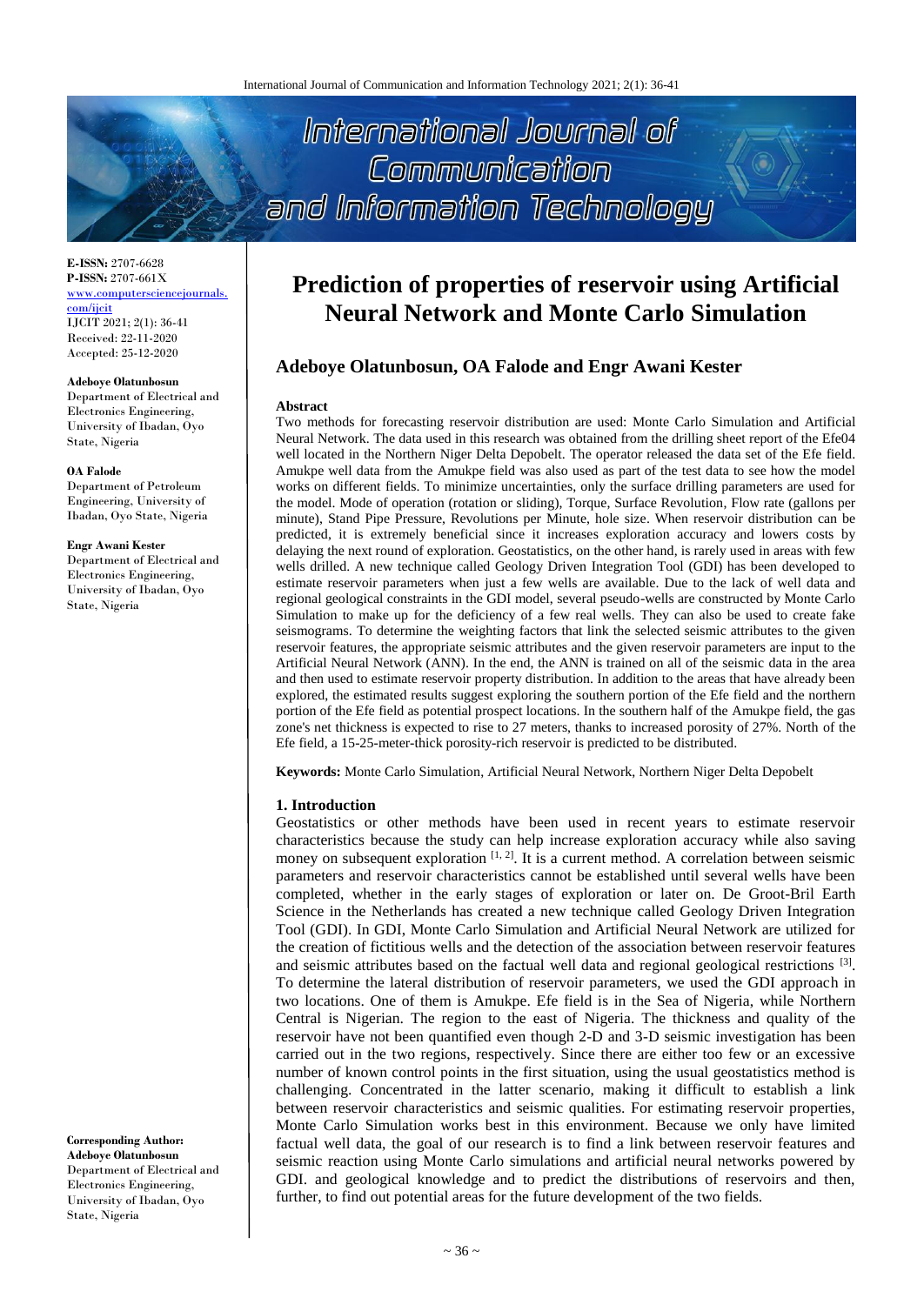## **2. Geological background of study areas**

Although the reserve may be critical, the Pantai Pakarn Timur gas field was identified in 1979 and the shallow gas zone (referred to as the 1,275m zone) becomes a significant development target. Even though the field has had seven wells drilled since 1979, only two of them have been found: PPT-5 and the Efe field. In the middle section of the field, a few development wells were sunk, and a 3-D seismic survey was carried out. Pliocene oil and gas reservoir zones include the Lower and Upper 2,100m zones, 1,900m zone, 1,500m zone, and so on. The investigation will focus on the Lower 2,100-meter and Upper 2,100-meter zones, which are considered the main reservoirs. The results of fossil foraminifera and lithofacies investigations on the core samples suggest that the reservoir sandstones deposited as turbidite beneath the upper to the upper-middle bathyal environment, according to this hypothesis. Also, they're thought to be growing from the south to the north  $[4, 5]$ . Despite this, there is no way to know how sandstone qualities like thickness and porosity are distributed in the northern section of the region because no wells have been dug there. The eastern limb of the fold has several thrusts running perpendicular to its axis. Study the 1,275m reservoirs using PPT-6. A 2-D seismic study was carried out in the vicinity and gas columns of 5m+ and 19m were discovered in the two wells. There is a tiny fault between PPI -5 and PPT -6 on the seismic segment. However, it can be assumed that the reservoirs between the two blocks communicate with one another, therefore the same gas/water level at -1,260 m is understood. It appears in the southern region where we had previously documented a prominent AVO event that the broad and higher domal structure is present [4]

# **3. GDI method**

# **3.1 Monte Carlo Simulation and Geological Framework**

Seismic qualities come in a wide variety of forms, some of which might be interpreted as a reaction to shifting subsurface rock properties. The properties of amplitude are the simplest to comprehend. Changes in porosity, lithology, fluid contact and bed thickness are all reflected in these data points  $[7, 8]$ . For the past two decades, technologies like bright spot and AVO have been successful in the hunt for hydrocarbons. There are links between seismic attributes and reservoir properties that need to be found to assign property values to seismic interpretation in general. An attribute-to-reservoir property relationship that is attribute-to-reservoir property relationship that is statistically significant can be utilized to estimate the value of properties away from the well control area in seismic survey results. However, the issue is that there are only a few well data that may be utilized as sample data to identify the statistical connection. Because there are so few wells, a method was devised to produce fictitious ones using Monte Carlostatistics To approximate the solution to mathematical or physical problems statistically, the Monte Carlo approach uses sampling-based on probabilities. When compared to the standard approach, this strategy has two key advantages. As a first benefit, the algorithm can be guided by principles derived from geological reasoning. The second is that each of the stochastic variables can have severe limitations imposed on it. Constraints placed on the top and lower bounds of probability density functions are referred to as hard constraints. It is against this boundary that stochastic realization is measured. Hard requirements must be met

before a variable can be used. If they are not, they can be redrawn or accepted. Details of the Monte Carlo simulation can be found in [6]. For the most part, geological interpretation relies on a variety of facts and expertise to make sense of the findings. A framework for integration brings together geological data, good logs, and knowledge in GDI. We can assign a rock type to each lithological unit by using a hierarchical ordering scheme for objects and geological units such as stratum units, substratum units, and lithological units in the framework. The lithological units in our illustration are divided into two categories: seaLwaste and reservoir type. The simulation technique simulates vast hydrocarbon columns by using Seal as a seal. Fluid can be found in reservoir rocks. We can track reservoir changes at various scales thanks to the integrated data. The combined data is then used to build a large number of pseudo-wells with varied stratigraphic compositions and well log responses, but no geographical information. A realistic picture of the variance in and around the target reservoir zone is provided by these fictitious wells. Using a wavelet generated from real seismic recordings of study locations, the synthetic seismic response is calculated for each of the simulated pseudo wells. We'll have a dataset with integrated stratigraphy, logs, and seismic responses as a result of this approach.

## **3.2 Artificial Neural Network (ANN)**

Artificial neural networks are then employed to discover the link between reservoir features and seismic attributes. Promising computer technology is known as the artificial neural network (ANN) or connection model has arisen in the previous decade and has found application in a wide range of scientific and technological disciplines. As a result, it is well-suited for handling challenging tasks like character recognition. An ANN is a non-linear dynamic system that learns to recognize patterns with the use of certain sample data during the training process. In GDI, three different ANN training models are offered. In the supervised mode, the Unsupervised Vector Quantiser network and Multilayer Sperceptrons are employed, whereas, in the unsupervised mode, the Radial Basis Function and Multilayer Sperceptrons are utilized. The GDI's ANN models can be trained using a variety of methods. Most people have heard of back-propagation. Back-propagation ANNs typically have three layers: an input layer with multiple input nodes, an output layer with one or more output nodes, and at least one hidden layer with multiple nodes. The weights connecting nodes in neighboring layers are originally randomized. Despite this, there aren't any connections between any of the nodes in a layer. The data is fed forward from one layer to the next. The equation represents the basic algorithm of an ANN.

$$
y(x) = \sum w_i f_i(x)
$$

in which x is the input vector (seismic attribute) of the neural network,  $y(x)$  is the output vector (reservoir property), and  $f(x)$  is the basic function. To minimize the error between the calculated and desired output values of the training data, the learning algorithm automatically adjusts the connection weights. In addition to Stephen's 2018 paper, Shultz *et al.* (2018a. 's b)<sup>[7]</sup> work on neural networks can be found in the references below.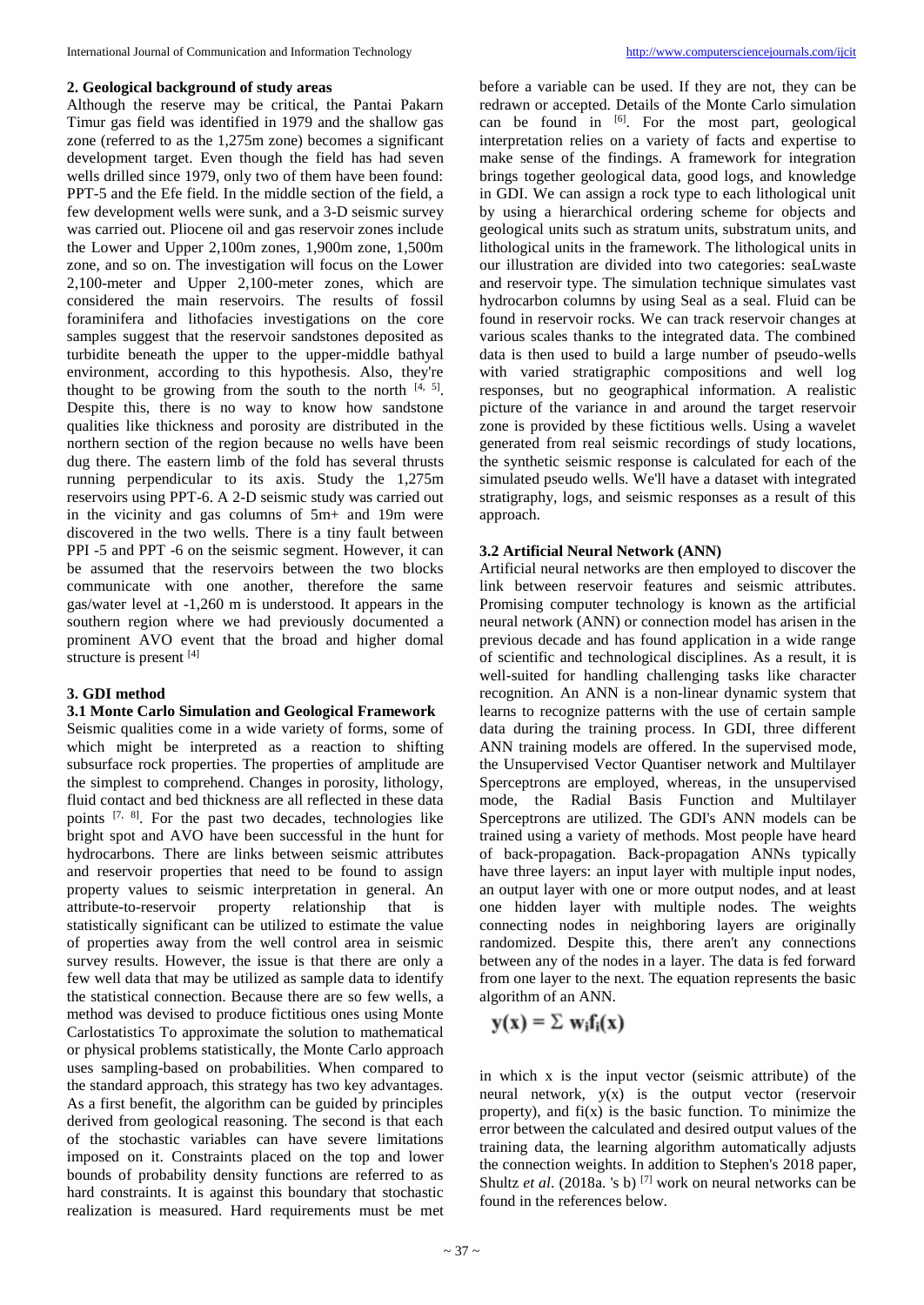4 Application of GDI method in Amukpe field and Amukpe field

## **4.1 Establishment of the integration framework**



**Fig 1:** Chart Integration of Amukpe Field

Before creating simulated wells, the integration framework, which combines various geological data, must be established. It is a generic description of the study area's stratigraphy, lithology, well logs, and other geological information that makes up the integration framework These geological framework units have properties and quantities established by researchers and are made up of a small number of geological objects. It is possible to use the integration framework to govern the creation of pseudo wells by using it as a stratigraphy-geology model of the study area. As demonstrated in Fig. l, an example from the Efe field based on the analysis of stratigraphy and factual good data, we developed an integration framework in this study. The framework is defined as follows in this example: There are three primary units defined from geological and log data, namely Hai Fm, Ni Fm, and Shi Fm. The three major units correlate to the research area's stratigraphic formations and dictate the order in which stratigraphic units occur in fake wells. The major simulated unit, Ni Fm, is separated into four portions based on sedimentary order: upper, medium, and lower. Seismic analysis data has divided the top, upper, middle, and lower portions into various zones

or subunits. Since conglomerates found in the Upper 2,100m and Lower 2,100m zones have substantial seismic refraction, most subunits are assigned two lithological units, while target zones are assigned three. Reservoir or waste is the name given to these lithological units. Within the component to be assigned, any of the lothological units might appear in any sequence, can recur, or even be absent altogether Reservoir sandstone units are the only ones with gas-bearing characteristics. When it comes to IwafuneOki,

the property is mostly attached to sandstones in the Lower and Upper 2, lOOm zone, whereas in Amukpe field, the property is only attached to rocks in the 1,275m zone.

## **4.2 Pseudo well simulation**

Since available wells are either sparse (as in the PPT field) or overly concentrated (as in the research areas), using solely factual well data is insufficient for demonstrating the relationship between reservoir features and seismic parameters in those areas (IwafuneOki field). To be sure of the connection, we'll need to collect more data. First, we created sets of fake wells based on simple models (Model 1 to 3) in which just one framework unit variable was altered to see how reservoir variables affected seismic features. Sensitivity simulations are another name for these simulations. As a next step, we employed Monte Carlo simulation to create pseudo wells with a higher degree of realism by altering numerous variables at once. To find the tl1e relationship, these pseudo wells are employed.

Model: Changing the height of a gas column (Fig. 2)

Amukpe field is an example of this. Changes in reservoir parameters are made from the average values of the factual wells (i.e., 20m thick sandstone with 25 percent porosity and 40 percent water saturation) to the gas column (now 20 w instead of 20 m). Pseudo-well synthetic seismograms are created.

As can be seen in Figure 2, there was a seismic polarity shift near the 1,275-meter sandstone's summit. When the gas column is thick enough, the tops of gas sandstone correspond to black peaks, whereas the tops of gas sandstone or water sandstone that are much thinner become white troughs. It is necessary to meticulously track the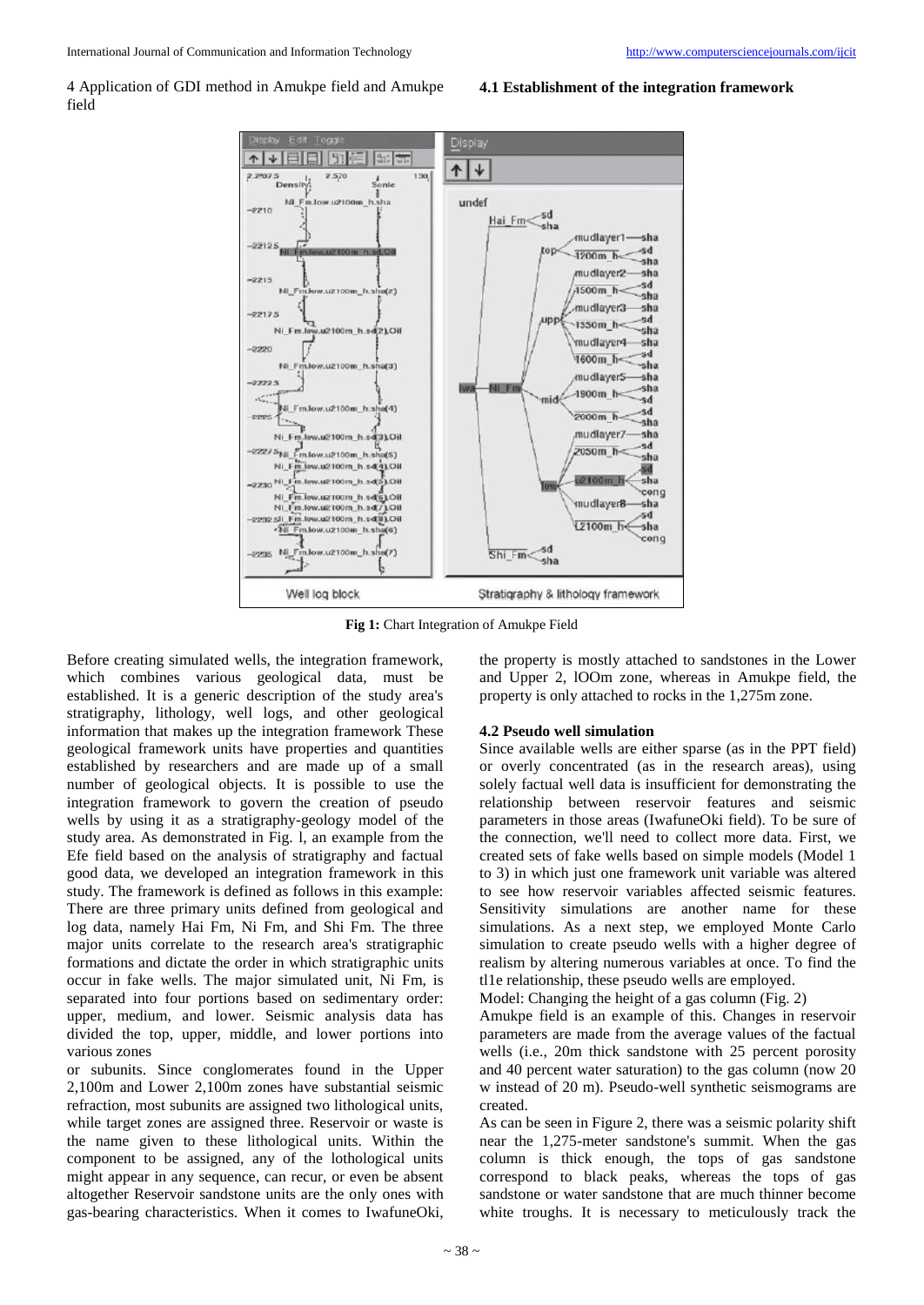interpretation of the top of gas sandstone on the seismic section since it does not always follow the same peak. Due to the thinness of the gas sandstone layers, this is known as 'Tuning



**Model 2:** adjusting the thickness of gas sandstone (Fig. 2)

Here's an example from the Amukpe field. All that is modified in thickness is from 100 meters to zero meters, and all other parameters are left at the average levels found in genuine wells.

The lower 2100 m zone corresponds to black peaks when zone thickness is thicker than 60 m, but the peaks vanish when the zone thickness is thinner than 60 m (see Fig. 3). Amplitude, phase, and frequency shifts.



**Fig 3:** Reservoir Zone thickness changes



**Fig 4:** Porosity change of gas sand

Amukpe field is an example of this. The porosity of the 20 meter-thick gas sandstone decreases by 25% in the model.

The water saturation has been set at 40%. Gas sandstone only exhibits the black peaks at the top when it has a porosity of 23% or above, according to the simulation. According to brilliant spot phenomena on the seismic section during culmination, there is above 23% porosity in this gas sandstone in the entire area.



**Fig 5:** Monte Carlo Simulation

The Monte Carlo method is a sampling procedure based on probabilities to estimate statistically the solution to mathematical or physical problems. It's been put to good use in solving a wide range of issues. Geographical applications with a geoscientific focus. For example, the approach is used to estimate reserves and to evaluate prospects. In fig 5, when simulating genuine wells or 1-D stratigraphic profiles in GDL, the Monte Carlo approach is utilized to simulate physical attributes related to the profiles but without spatial information. The simulated wells are thought to be realistic reconstructions of the subsurface (de Groot *et al*., 2019). We can regulate the simulation and construct only believable pseudo wells by providing geological limitations to the simulator. To make up for the poor state of a few wells In the two research locations, we use Monte Carlo simulation to produce 500 fictitious wells with different stratigraphic compositions and well log responses. For the 1,275m zone in the Amukpe field, the Monte Carlo simulation uses factual well data and other geological knowledge to change thickness, porosity, and the reservoir gas column simultaneously and stochastically. For the 1,100m zones in the Efe field, the Monte Carlo simulation only changes thickness and porosity because the gas column data are unavailable. This is because modifying more than three or two attributes would make forming the relationship more complex. Because water saturation has the same influence on seismic features as porosity and is difficult to discern, it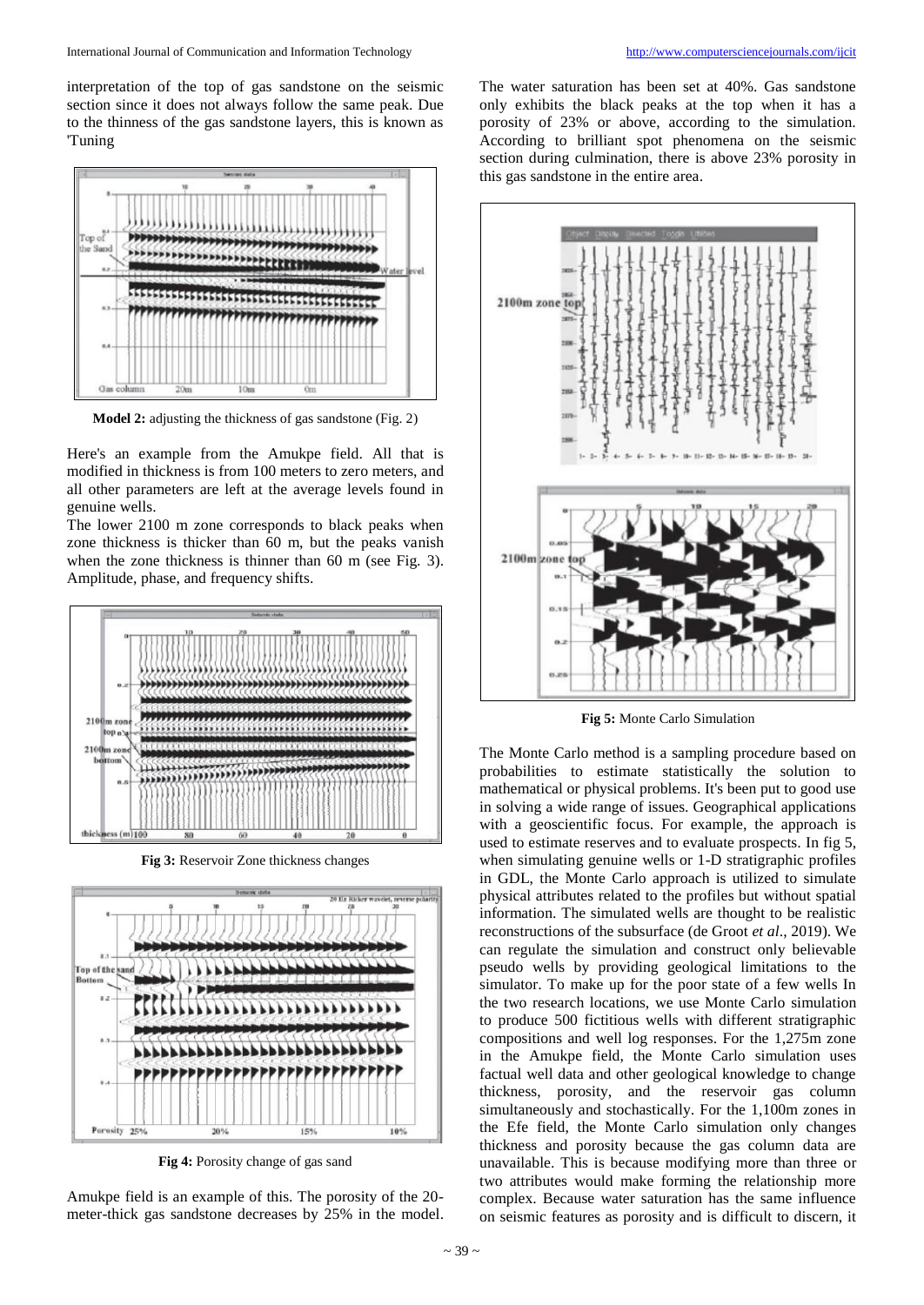is set at 40% in the Amukpe field, one of the most critical reservoir properties. PPT field 2-D seismic records or Efe field 3-D seismic records are used to create synthetic seismograms for the pseudo-wells. In this manner, we produce synthetic and pseudo-well data sets for each research region, where stratigraphy, well logs, and seismic responses are all combined into one integrated whole. The lithological features and seismic attributes are then extracted from the synthetic seismogram dataset and the pseudo well dataset, respectively, which are later employed as sample data in the training of a neural network.

## **4.3 Training Neural Network**

To anticipate reservoir properties on the side, we utilize a model called the Multi-layers Perceptrons (MLP). The Multi-layers Perceptrons Model makes use of the learning process back-propagation. Sample data from real or fake wells, as well as synthetic seismic responses, were used to train an artificial neural network to learn the nonlinear model. Afterward, we apply the newly-trained ANN to the entire seismic volume to generate reservoir property predictions on the side where no well is present.

Examples of neural networks from the Efe field and Efe field and their performance as trained by pseudo wells created by Monte Carlo simulation are shown in Figures 6 and 7. A total of 10-12 seismic attributes were used in these examples, with just 1-2 reservoir properties (such as sandstone thickness and porosity) being used as outputs. To minimize the difference between the ANN's predicted values and the actual values obtained.



**Fig 6:** Neural Network Layer

The synthetic seismograms datasets are used to cross-plot the seismic attributes extracted from them with reservoir properties extracted from the pseudo wells, and then the seismic attributes with good relationships to reservoir properties are selected as inputs for the ANN training. This way, we can see how reservoir properties change over time. Concerning their contribution to the output, each node is represented in grayscale, with darker nodes having a greater contribution. Figures depicting network performance demonstrate the relationship between estimated value by neural network and real value by displaying normalized RMS values and correlations between those two sets of

smaller the root-mean-square error must be. A substantial correlation between gas column height and seismic features suggests that predictions are accurate, whereas a weak correlation exists between sandstone porosity and seismic attributes in Amukpe, suggesting that predictions aren't as accurate there (Fig. 6). As can be seen in Fig 6 these neural networks were trained using pseudo wells generated by a Monte Carlo simulation in Amukpe and Efe fields, respectively. To illustrate, we used 10-12 seismic parameters as inputs, with the outputs consisting of 1-2 reservoir properties (such as sandstone thickness and porosity). When training an ANN, we cross-plot seismic attributes from synthetic seismograms against reservoir properties from pseudo wells to reduce error. We then select the seismic attributes that have a good relationship with reservoir properties and that reflect changes in reservoir properties as training inputs for the ANN. The ANN can then use these selected seismic attributes as inputs. Since gas column height and seismic attributes have a good correlation, this suggests that the prediction result is reliable; however, sandstone porosity has a weak correlation with seismic attributes, which suggests that the prediction results in Amukpe are less reliable (Fig. 6).

values. The better the reliability of a neural network, the

4.4 Applying neural networks to real seismic records The trained neural networks are applied to the 2-D seismic data of the Efe field and the 3-D seismic data of the Efe field, respectively, to get the distribution of target reservoir attributes along the 2-D seismic lines and in the 3-D seismic areas



**Fig 7:** Gas column height derived from Artificial neural network and Monte Carlo simulation

The gas sandstone in the Amukpe field thickens (up to 27m) to the south as predicted in the study The Amukpe field's gas reserves can also be calculated using the final prediction results of the thickness and porosity of the gas sandstone.